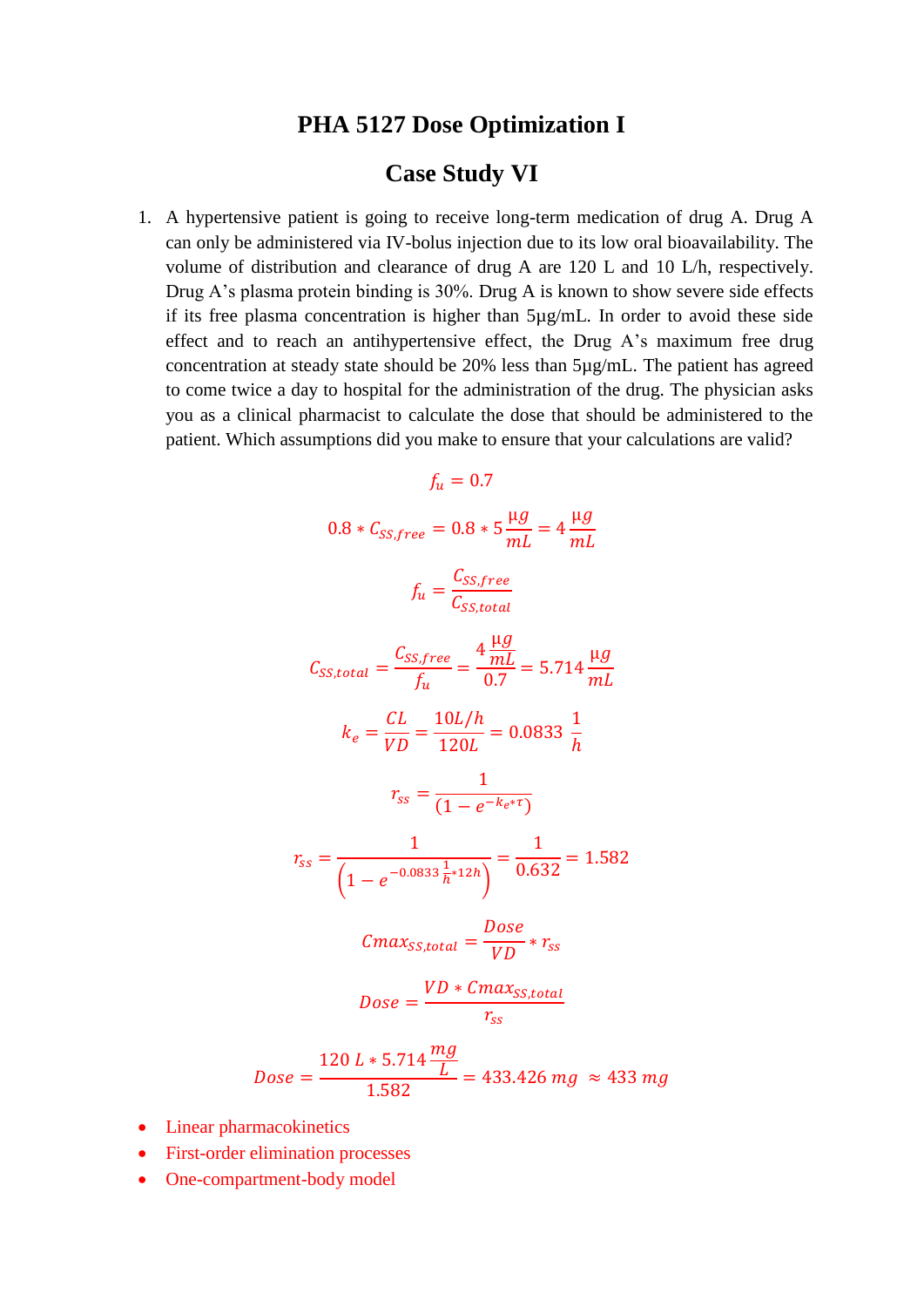2. Another patient receives the same drug (drug A) as a single-dose IV-bolus injection to treat his hypertensive crisis. A metabolite of drug A is known to counteract the effect of another drug that the patient receives. Thus, a physician asks you as a clinical pharmacist to predict the plasma concentration of the metabolite 6 hours after the administration of the drug A. Assume that 500 mg of drug A will be administered and that the elimination rate constant of the metabolite after IV-bolus injection is  $5 h^{-1}$  $(k_{met} = 0.04 h^{-1}, V D_M = V D).$ 

$$
C_P^M = \frac{k_{met} * Dose}{VD_M * (k_e^M - k_e)} * (e^{-k_e * t} - e^{-k_e^M * t})
$$
  

$$
C_P^M = \frac{0.04 \frac{1}{h} * 500mg}{120L * (5\frac{1}{h} - 0.0833\frac{1}{h})} * (e^{-0.0833\frac{1}{h} * 6h} - e^{-5\frac{1}{h} * 6h})
$$
  

$$
= \frac{20 \frac{mg}{h}}{590.004 \frac{L}{h}} * 0.6067 = 0.02057 \frac{mg}{L} = 0.02057 \frac{\mu g}{mL}
$$

Calculate the total amount of metabolite that has been eliminated. Assume the metabolite is solely cleared by the kidney (no further metabolism).

$$
= \frac{k_{\text{met}}}{k_e} * Dose = \frac{0.04 \frac{1}{h}}{0.083 \frac{1}{h}} * 500 mg = 240.964 mg
$$

Sketch a semi-logarithmic plot of the plasma concentration time profile of drug A and its metabolite.

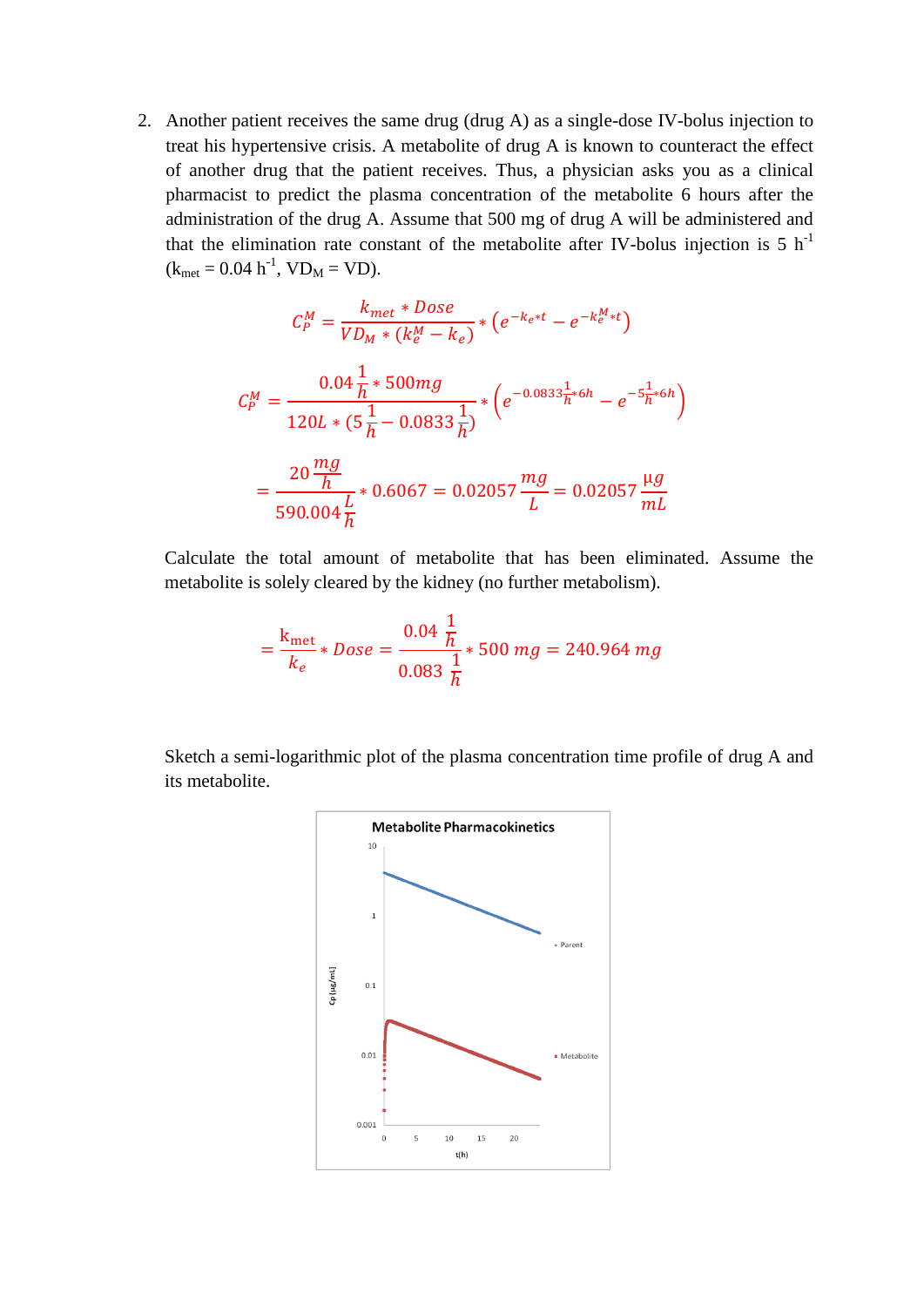Would this sketch change tremendously if the elimination rate constant of the metabolite was doubled? If yes, sketch the new semi-logarithmic plot of the plasmaconcentration-time-profile.

The sketch would not change tremendously.

 $k_e^M$ 

Hence, for the terminal phase

$$
C_P^M = \frac{k_{met} * Dose}{VD_M * (k_e^M - k_e)} * (e^{-k_e * t})
$$

Terminal phase will reflect ke which does not change.

3. A company has invented a formulation technique that has increased the oral bioavailability of drug A to 15%. Due to this new possibility two differently formulated tablets have come on the market. The absorption rate constants of formulation FAST and SLOW are 1  $h^{-1}$  and 0.02  $h^{-1}$ , respectively. Plot the concentration-time-profile from 0-24 h for both formulations. Which formulation shows a "flip-flop"-kinetic?